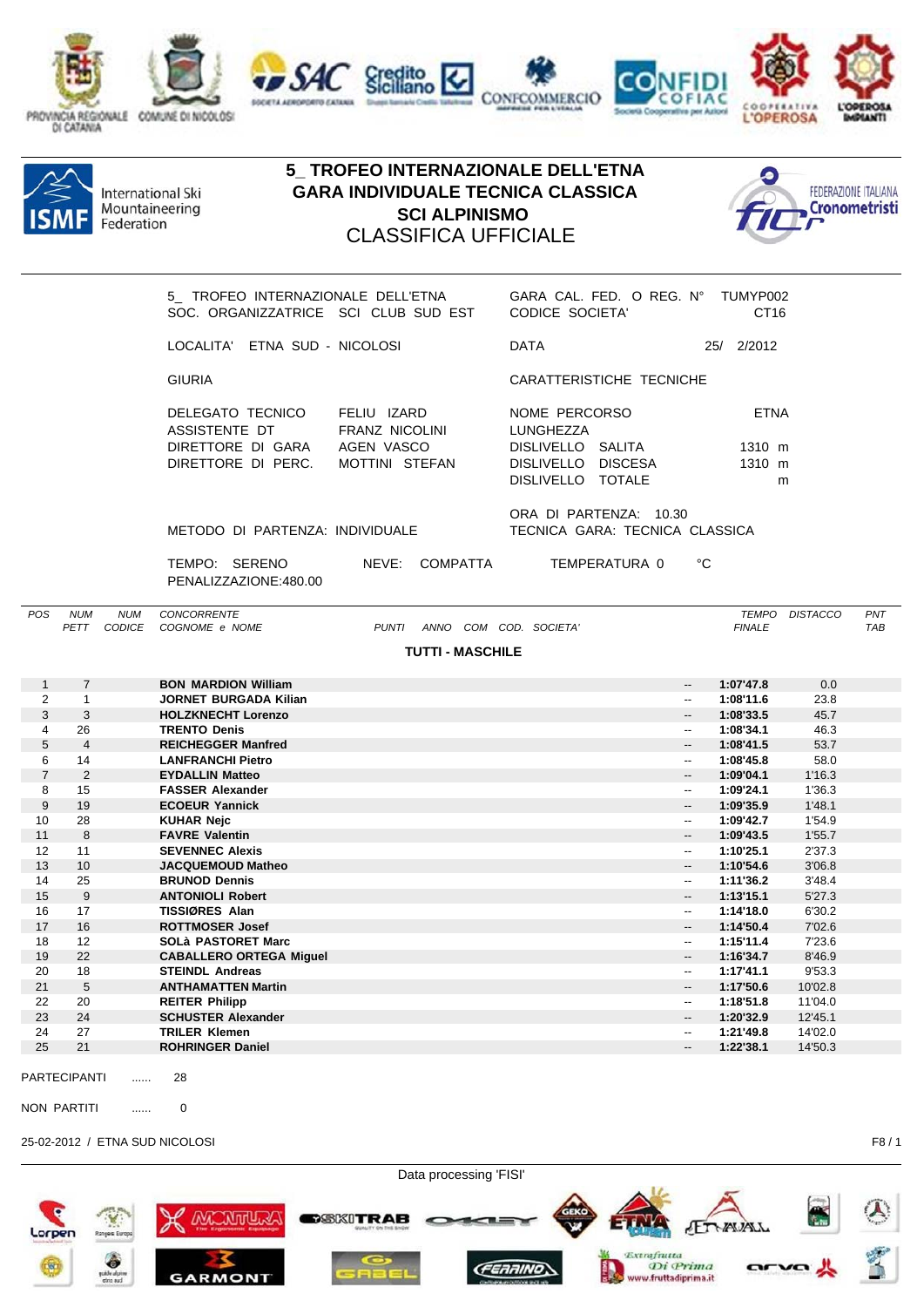| POS | <b>NUM</b>   | <b>NUM</b> | CONCORRENTE                  |              |      |  |                   | TEMPO         | DISTACCO | PNT |
|-----|--------------|------------|------------------------------|--------------|------|--|-------------------|---------------|----------|-----|
|     | <b>PETT</b>  | CODICE     | COGNOME e NOME               | <b>PUNTI</b> | ANNO |  | COM COD. SOCIETA' | <b>FINALE</b> |          | TAB |
|     |              |            |                              |              |      |  |                   |               |          |     |
|     | NON ARRIVATI |            |                              |              |      |  |                   |               |          |     |
|     |              |            |                              |              |      |  |                   |               |          |     |
|     |              |            |                              |              |      |  |                   |               |          |     |
|     | 6            |            | <b>BOSCACCI Michele</b>      |              |      |  |                   |               |          |     |
|     | 13           |            | <b>PINSACH RUBIROLA Marc</b> |              |      |  |                   |               |          |     |
|     |              |            |                              |              |      |  |                   |               |          |     |
|     | 23           |            | <b>BLANC Didier</b>          |              |      |  |                   |               |          |     |
|     |              |            |                              |              |      |  |                   |               |          |     |

SQUALIFICATI ...... 0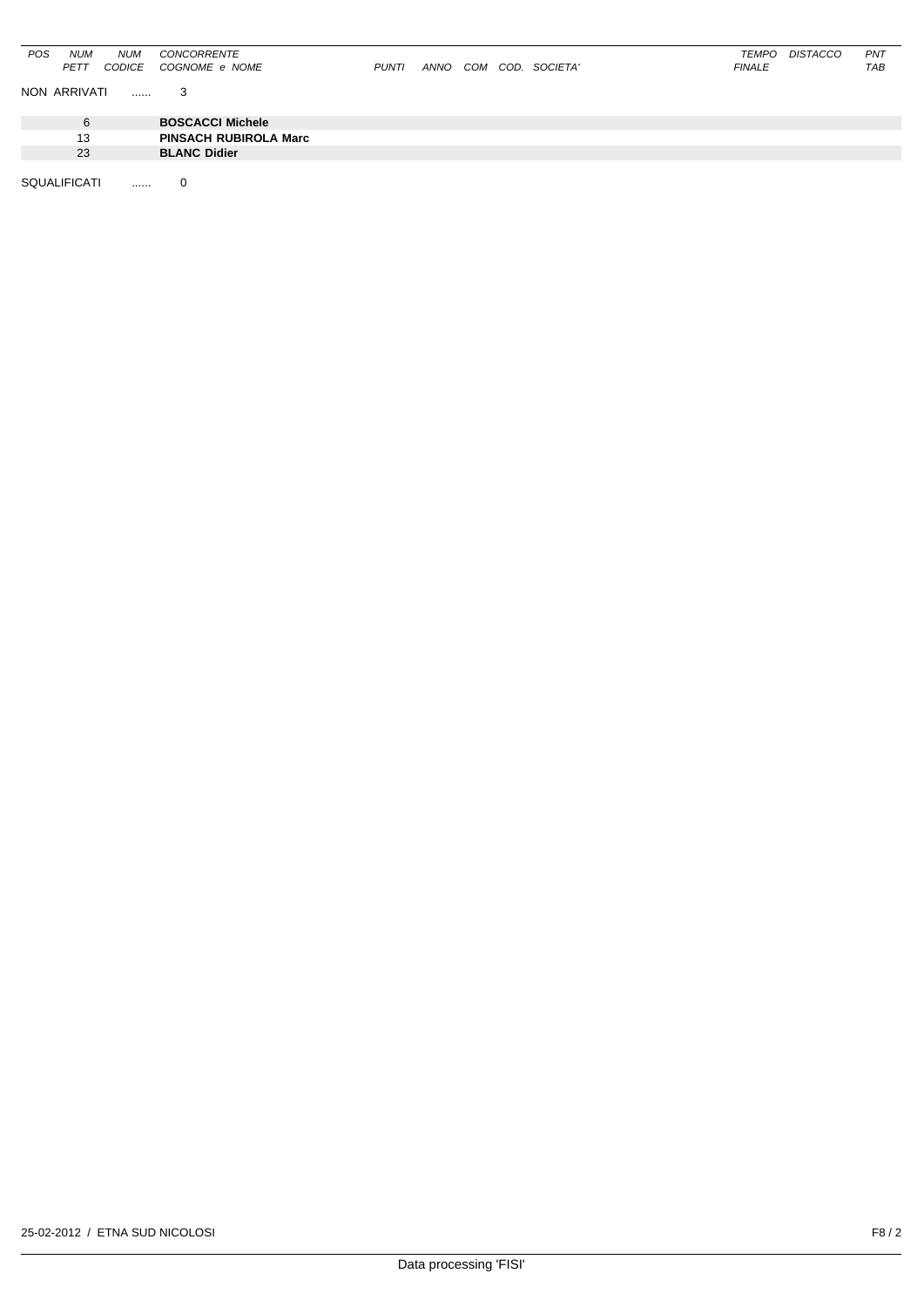





|                     |                                 |            | 5 TROFEO INTERNAZIONALE DELL'ETNA GARA CAL. FED. O REG. N° TUFYP002<br>SOC. ORGANIZZATRICE SCI CLUB SUD EST CODICE SOCIETA' |                               |                              |                                                                                            |                          |                                                      | CT <sub>16</sub>                     |                  |                   |
|---------------------|---------------------------------|------------|-----------------------------------------------------------------------------------------------------------------------------|-------------------------------|------------------------------|--------------------------------------------------------------------------------------------|--------------------------|------------------------------------------------------|--------------------------------------|------------------|-------------------|
|                     |                                 |            | LOCALITA' ETNA SUD - NICOLOSI                                                                                               |                               |                              | DATA                                                                                       |                          |                                                      | 25/ 2/2012                           |                  |                   |
|                     |                                 |            | <b>GIURIA</b>                                                                                                               |                               |                              |                                                                                            | CARATTERISTICHE TECNICHE |                                                      |                                      |                  |                   |
|                     |                                 |            | DELEGATO TECNICO<br>ASSISTENTE DT<br>DIRETTORE DI GARA AGEN VASCO<br>DIRETTORE DI PERC. MOTTINI STEFAN                      | FELIU IZARD<br>FRANZ NICOLINI |                              | NOME PERCORSO<br>LUNGHEZZA<br>DISLIVELLO SALITA<br>DISLIVELLO DISCESA<br>DISLIVELLO TOTALE |                          |                                                      | <b>ETNA</b><br>1310 m<br>1310 m<br>m |                  |                   |
|                     | METODO DI PARTENZA: INDIVIDUALE |            | ORA DI PARTENZA: 10.00<br>TECNICA GARA: TECNICA CLASSICA                                                                    |                               |                              |                                                                                            |                          |                                                      |                                      |                  |                   |
|                     |                                 |            | TEMPO: SERENO<br>PENALIZZAZIONE:480.00                                                                                      |                               |                              |                                                                                            |                          | °C                                                   |                                      |                  |                   |
| POS                 | <b>NUM</b>                      | <b>NUM</b> | CONCORRENTE<br>PETT CODICE COGNOME e NOME                                                                                   |                               | PUNTI ANNO COM COD. SOCIETA' |                                                                                            |                          |                                                      | <b>FINALE</b>                        | TEMPO DISTACCO   | PNT<br><b>TAB</b> |
|                     |                                 |            |                                                                                                                             |                               | <b>TUTTI - FEMMINILE</b>     |                                                                                            |                          |                                                      |                                      |                  |                   |
|                     |                                 |            |                                                                                                                             |                               |                              |                                                                                            |                          |                                                      |                                      |                  |                   |
| $\mathbf{1}$        | 51                              |            | <b>ROUX Laetitia</b>                                                                                                        |                               |                              |                                                                                            |                          | $\overline{\phantom{a}}$                             | 1:22'21.9                            | 0.0              |                   |
| 2                   | 52                              |            | <b>MIRÓ VARELA Mireia</b>                                                                                                   |                               |                              |                                                                                            |                          | $\overline{\phantom{a}}$                             | 1:24'16.1                            | 1'54.2           |                   |
| 3<br>$\overline{4}$ | 56<br>60                        |            | <b>MATHYS Maude</b><br><b>GEX-FABRY Emilie</b>                                                                              |                               |                              |                                                                                            |                          | $\overline{\phantom{a}}$<br>$\overline{\phantom{a}}$ | 1:29'17.6                            | 6'55.7           |                   |
| 5                   | 55                              |            | <b>ESSL Michaela</b>                                                                                                        |                               |                              |                                                                                            |                          | $\overline{\phantom{a}}$                             | 1:30'17.7<br>1:31'19.1               | 7'55.8<br>8'57.2 |                   |
| 6                   | 61                              |            | <b>COMPAGNONI Elisa</b>                                                                                                     |                               |                              |                                                                                            |                          | $\overline{\phantom{a}}$                             | 1:33'36.1                            | 11'14.2          |                   |
| $\overline{7}$      | 54                              |            | <b>TROILLET Marie</b>                                                                                                       |                               |                              |                                                                                            |                          | $\overline{\phantom{a}}$                             | 1:33'43.9                            | 11'22.0          |                   |
| 8                   | 57                              |            | <b>RIBA CARLOS Marta</b>                                                                                                    |                               |                              |                                                                                            |                          | $\sim$                                               | 1:33'46.9                            | 11'25.0          |                   |
| 9                   | 59                              |            | SILITCH Nina                                                                                                                |                               |                              |                                                                                            |                          | $-$                                                  | 1:38'01.2                            | 15'39.3          |                   |
| 10                  | 63                              |            | <b>SWIDRAK Veronika</b>                                                                                                     |                               |                              |                                                                                            |                          | $\sim$                                               | 1:39'07.6                            | 16'45.7          |                   |
| 11                  | 62                              |            | NICOLINI Elena                                                                                                              |                               |                              |                                                                                            |                          | $-$                                                  | 1:40'06.3                            | 17'44.4          |                   |
|                     | <b>PARTECIPANTI</b>             | $\cdots$   | 13                                                                                                                          |                               |                              |                                                                                            |                          |                                                      |                                      |                  |                   |
|                     | NON PARTITI                     | $\cdots$   | $\overline{1}$                                                                                                              |                               |                              |                                                                                            |                          |                                                      |                                      |                  |                   |
|                     | 53                              |            | <b>PELLISSIER Gloriana</b>                                                                                                  |                               |                              |                                                                                            |                          |                                                      |                                      |                  |                   |
|                     | NON ARRIVATI                    | $\ldots$   | $\overline{1}$                                                                                                              |                               |                              |                                                                                            |                          |                                                      |                                      |                  |                   |
|                     | 58                              |            | <b>VALMASSOI Martina</b>                                                                                                    |                               |                              |                                                                                            |                          |                                                      |                                      |                  |                   |
|                     | SQUALIFICATI                    | .          | $\Omega$                                                                                                                    |                               |                              |                                                                                            |                          |                                                      |                                      |                  |                   |



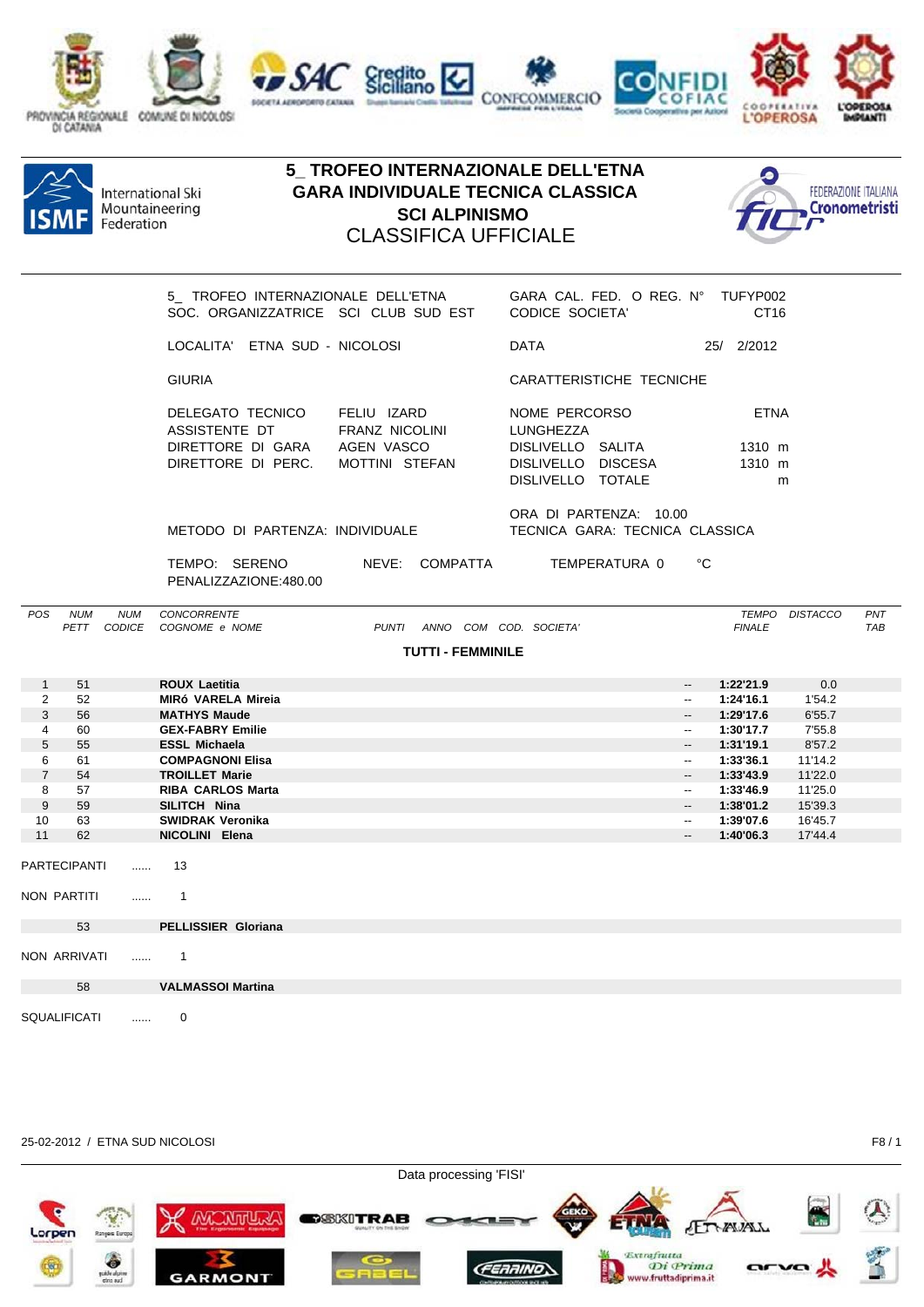





Codex: TUMXP032 Cod.FISI: GN(I6) Gr.Soc.=N P.FISI=N P.Reg.=N 5 TROFEO INTERNAZIONALE DELL'ETNA GARA CAL. FED. O REG. N° TUMXP032 SOC. ORGANIZZATRICE SCI CLUB SUD EST CODICE SOCIETA' CT16 LOCALITA' ETNA SUD NICOLOSI DATA 25/ 2/2012 GIURIA CARATTERISTICHE TECNICHE DELEGATO TECNICO MARCHESINI A. 72CA9 NOME PERCORSO ETNA ASSISTENTE DT DE VETTORI C. 8779F LUNGHEZZA DIRETTORE DI GARA AGEN V. 15R3A DISLIVELLO SALITA 1310 m DIRETTORE DI PERC. MOTTINI S. 03N50 DISLIVELLO DISCESA 1310 m DISLIVELLO TOTALE m ORA DI PARTENZA: 10.30 METODO DI PARTENZA: IN LINEA TECNICA GARA: TECNICA CLASSICA INDIVIDUALE TEMPO: SERENO NEVE: COMPATTA TEMPERATURA 0 °C PENALIZZAZIONE:480.00

*POS NUM NUM CONCORRENTE TEMPO DISTACCO PUNTI PNT PETT CODICE COGNOME e NOME PUNTI ANNO COM COD. SOCIETA' FINALE GARA TAB* **TUTTI - MASCHILE** 1 105 363TC **PIERANTONI Davide** 1990 VE VI41 SCI CAI SCHIO -- **1:13'53.8** 0.0 0.00 388 2 101 **SBALBY Tony** 1969 FRANCE -- **1:14'21.2** 27.4 4.94 384 3 102 3PRPE **PELLISSIER Jean** 1972 VA AO11 S.C. CORRADO GEX A. -- **1:15'12.1** 1'18.3 14.13 379 4 103 1H2CC **TRETTEL Thomas** 1985 TN TNE8 ASD CAURIOL -- **1:17'40.6** 3'46.8 40.92 375 5 107 91LAY **MACCABELLI Michele** 1976 TN TN14 S.C.VALLE DEI LAGHI -- **1:21'06.2** 7'12.4 78.02 370 6 150 DA3PZ **FRANZINI Fabrizio** 1965 AC SO31 SCI CLUB SONDALO -- **1:21'16.1** 7'22.3 79.81 366 7 126 53C78 **CALLIARI Claudio** 1970 TN TN40 ASD L'ARCOLBALENO S -- **1:23'33.4** 9'39.6 104.58 362 8 177 70AYD **PASSARE Enzo** 1967 AOC BI14 "SOC.SPORT.DILETT. -- **1:24'05.5** 10'11.7 110.37 357 9 185 70AYE **PIVANO Giuseppe** 1978 AOC BI14 "SOC.SPORT.DILETT. -- **1:24'54.0** 11'00.2 119.12 353 10 136 0D72L **DAL COL Alberto** 1986 VA AO11 S.C. CORRADO GEX A. -- **1:25'06.3** 11'12.5 121.34 348 11 182 81TV7 **PINI Eros** 1978 AC SO31 SCI CLUB SONDALO -- **1:25'11.4** 11'17.6 122.26 344 12 135 CA4AP **CORSI Andrea** 1978 AC VB09 SCI CLUB VALLE ANTI -- **1:25'41.4** 11'47.6 127.67 340 13 151 C0F0V **FRANZINI Michele** 1980 AC SO31 SCI CLUB SONDALO -- **1:28'23.2** 14'29.4 156.87 335 14 116 LA717 **BENVENUTI Mirko** 1984 TN TN14 S.C.VALLE DEI LAGHI -- **1:28'30.3** 14'36.5 158.15 331 15 168 72X1R **MODENA Christian** 1984 TN TN40 ASD L'ARCOLBALENO S -- **1:28'47.3** 14'53.5 161.22 326 16 111 6272E **ANTONELLI Roberto** 1974 AC BG81 A.S.D. GRUPPO SPORT -- **1:28'57.1** 15'03.3 162.98 322 17 155 C0F1M **GIANOLI Thomas** 1980 AC SO31 SCI CLUB SONDALO -- **1:29'15.8** 15'22.0 166.36 317 18 118 HA5F1 **BIASIOLI Andrea** 1983 TN TN40 ASD L'ARCOLBALENO S -- **1:29'45.4** 15'51.6 171.70 313 19 161 EAM8Y **KOFLER Horst** 1975 AA BZ92 A.S.V.PRAGS -- **1:29'55.5** 16'01.7 173.52 309 20 117 04AA8 **BERNARDI Germano** 1971 AOC CN39 SCI CLUB VALLE VARA -- **1:31'37.8** 17'44.0 191.98 304 21 112 90FDE **ANTONIOLI Paolo** 1975 AC SO29 SCI CLUB ALTA VALTE -- **1:31'59.5** 18'05.7 195.90 300 22 197 FA7EC **UGHETTO Cristian** 1976 AOC TO43 SCI CLUB SESTRIERE -- **1:32'21.0** 18'27.2 199.77 295 23 200 HAKJ9 **VIGITELLO Corrado** 1985 VA AO30 MONT NERY DI GABY -- **1:33'13.0** 19'19.2 209.16 291 24 108 4H7T8 **ZANON Carlo** 1961 TN TNE8 ASD CAURIOL -- **1:33'22.4** 19'28.6 210.85 287 25 172 3VY47 **OUVRIER Giuseppe** 1960 VA AO10 S.C. GRAN PARADISO -- **1:33'24.4** 19'30.6 211.21 282 26 178 HAK9D **PEDROTTI Christian** 1974 TN TNE7 SCI CLUB PANAROTTA -- **1:34'07.3** 20'13.5 218.95 278 27 205 CATRR **BIANCHINI Graziano** 1978 TN TND6 S.C. VICOLO VATTARO -- **1:34'42.2** 20'48.4 225.25 273 28 114 C026E **BARCELLA Davide** 1967 AC BG81 A.S.D. GRUPPO SPORT -- **1:36'15.9** 22'22.1 242.16 269 29 165 36ER1 **LORENZI Fabrizio** 1973 AOC VB13 A.S.D. S.C. BOGNANC -- **1:37'33.7** 23'39.9 256.20 265 25-02-2012 / ETNA SUD - NICOLOSI F8 / 1



Data processing 'FISI'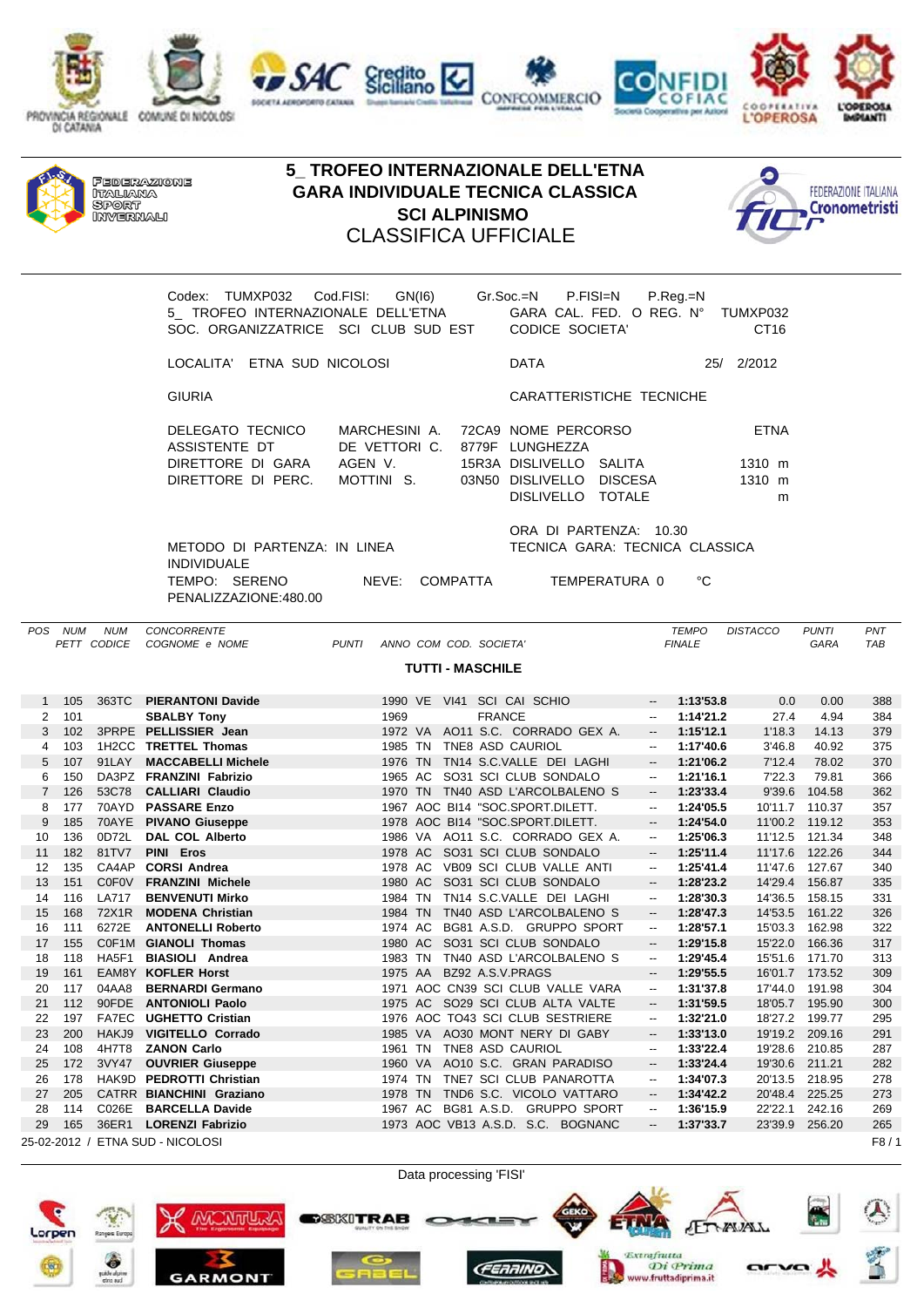| POS | NUM | <b>NUM</b>         | <b>CONCORRENTE</b>             |              |         |      |                                   |                          | <b>TEMPO</b>  | <b>DISTACCO</b>  | <b>PUNTI</b> | PNT |
|-----|-----|--------------------|--------------------------------|--------------|---------|------|-----------------------------------|--------------------------|---------------|------------------|--------------|-----|
|     |     | <b>PETT CODICE</b> | COGNOME e NOME                 | <b>PUNTI</b> |         |      | ANNO COM COD. SOCIETA'            |                          | <b>FINALE</b> |                  | GARA         | TAB |
|     |     |                    |                                |              |         |      |                                   |                          |               |                  |              |     |
| 30  | 189 |                    | 81XE6 SALA Dino                |              |         |      | 1966 AC SO31 SCI CLUB SONDALO     | $\overline{\phantom{a}}$ | 1:38'03.1     | 24'09.3          | 261.50       | 260 |
| 31  | 154 |                    | <b>ODOAL GIACOMUZZI Nello</b>  |              | 1960 TN |      | TNE8 ASD CAURIOL                  | --                       | 1:38'39.9     | 24'46.1          | 268.14       | 256 |
| 32  | 123 |                    | FAMZP BOSETTI Alessio          |              | 1981 TN |      | TN14 S.C.VALLE DEI LAGHI          | $\overline{\phantom{a}}$ | 1:38'47.1     | 24'53.3          | 269.44       | 251 |
| 33  | 140 | 3XOYV              | <b>DEGIAMPIETRO Graziano</b>   |              | 1964 TN |      | TNH9 BOGN DA NIA - VAL D          |                          | 1:39'09.7     | 25'15.9          | 273.52       | 247 |
| 34  | 133 |                    | HAH1R MOSCONI Patrick          |              | 1979 AC |      | SO31 SCI CLUB SONDALO             | $\overline{\phantom{a}}$ | 1:40'03.7     | 26'09.9          | 283.26       | 243 |
| 35  | 186 | 91HCP              | <b>POLO Claudio</b>            |              | 1969 TN |      | TN40 ASD L'ARCOLBALENO S          | --                       | 1:40'45.5     | 26'51.7          | 290.80       | 238 |
| 36  | 162 | FA6ZH              | <b>LANDOLFI Alessandro</b>     |              | 1977 TN |      | TN22 SCI CLUB CIMA 12 AS          | $\overline{\phantom{a}}$ | 1:40'59.5     | 27'05.7          | 293.33       | 234 |
| 37  | 202 | M0P96              | <b>ADANG Jan Paul</b>          |              | 1982 AA |      | <b>BZJH BADIASPORT</b>            |                          | 1:41'03.1     | 27'09.3          | 293.98       | 229 |
| 38  | 204 | 9201T              | <b>ZANOTELLI Tommy</b>         |              | 1965 VE |      | VI41 SCI CAI SCHIO                | $\overline{\phantom{a}}$ | 1:41'59.9     | 28'06.1          | 304.23       | 225 |
| 39  | 198 | 4L95P              | <b>VALENTINI Massimiliano</b>  |              |         |      | 1970 AOC VB13 A.S.D. S.C. BOGNANC | --                       | 1:42'07.5     | 28'13.7          | 305.60       | 220 |
| 40  | 134 |                    | HAEN1 CORNELLA Luca            |              | 1982 TN |      | TN14 S.C.VALLE DEI LAGHI          | $\overline{a}$           | 1:42'11.6     | 28'17.8          | 306.34       | 216 |
| 41  | 201 | 149L4              | <b>ZANINI Riccardo</b>         |              | 1965 VE |      | VI41 SCI CAI SCHIO                | --                       | 1:42'52.2     | 28'58.4          | 313.66       | 212 |
| 42  | 132 |                    | 01P0W COMELLO Pier Paolo       |              |         |      | 1966 AOC BI14 "SOC.SPORT.DILETT.  | $\overline{\phantom{a}}$ | 1:43'23.8     | 29'30.0          | 319.36       | 207 |
| 43  | 148 |                    | EAC73 FICETTO Giorgio          |              |         |      | 1983 AOC CN39 SCI CLUB VALLE VARA | --                       | 1:43'46.2     | 29'52.4          | 323.41       | 203 |
| 44  | 142 |                    | 5LMCT DEMATTEIS Giovanni       |              |         |      | 1991 AOC CN39 SCI CLUB VALLE VARA | $\overline{\phantom{a}}$ | 1:44'53.6     | 30'59.8          | 335.57       | 198 |
| 45  | 141 |                    | MOPE4 DEL NEGRO Andrea         |              |         |      | 1972 FVG UD49 S.S. VELOX PAULARO  | --                       | 1:44'54.2     | 31'00.4          | 335.68       | 194 |
|     | 138 |                    | M0H2R DE MARIA Paolo           |              | 1971 VE |      | BLA1 S.C.DOLOMITI SKI-AL          | $\overline{\phantom{a}}$ |               |                  |              |     |
| 46  |     |                    |                                |              |         |      |                                   |                          | 1:45'06.5     | 31'12.7          | 337.90       | 190 |
| 47  | 122 | LVP0M              | <b>BOSDACHIN Manuel</b>        |              | 1980 TN |      | TN14 S.C.VALLE DEI LAGHI          | --                       | 1:45'51.0     | 31'57.2 345.92   |              | 185 |
| 48  | 153 | 53D98              | <b>GASPERINI Patrick</b>       |              | 1989 TN |      | TN22 SCI CLUB CIMA 12 AS          | --                       | 1:46'01.7     | 32'07.9          | 347.86       | 181 |
| 49  | 152 |                    | CAETN FRIGO Silvano            |              | 1966 VE |      | VI41 SCI CAI SCHIO                | $\overline{\phantom{a}}$ | 1:46'09.5     | 32'15.7          | 349.26       | 176 |
| 50  | 121 |                    | HA4AR BONVECCHIO Edoardo       |              |         |      | 1967 TN TN40 ASD L'ARCOLBALENO S  | $\overline{\phantom{a}}$ | 1:48'14.5     | 34'20.7          | 371.82       | 172 |
| 51  | 137 |                    | 85FMX DANTONE Ennio            |              | 1954 TN |      | TNH9 BOGN DA NIA - VAL D          | $\overline{\phantom{a}}$ | 1:48'51.1     | 34'57.3          | 378.42       | 168 |
| 52  | 128 |                    | LAMCC CLAMA Daniel             |              |         |      | 1980 FVG UD49 S.S. VELOX PAULARO  | $\overline{\phantom{a}}$ | 1:49'43.8     | 35'50.0          | 387.93       | 163 |
| 53  | 146 |                    | 3W70X DONDIO Massimo           |              |         |      | 1969 TN TNC5 U.S. CORMACCI        | $\overline{\phantom{a}}$ | 1:50'05.9     | 36'12.1          | 391.92       | 159 |
| 54  | 110 |                    | HAK9C ANDERLE Giovanni         |              | 1973 TN |      | TNE7 SCI CLUB PANAROTTA           | $\overline{\phantom{a}}$ | 1:50'24.3     | 36'30.5          | 395.24       | 154 |
| 55  | 147 |                    | <b>LAEXC FANTE Loris</b>       |              | 1979 TN |      | TN85 SKI TEAM LAGORAI             | $\overline{\phantom{a}}$ | 1:52'20.9     | 38'27.1          | 416.27       | 150 |
| 56  | 127 | 85LYE              | <b>CECCATO Emilio</b>          |              | 1977 TN |      | TN85 SKI TEAM LAGORAI             | $\overline{a}$           | 1:52'29.5     | 38'35.7          | 417.83       | 146 |
| 57  | 169 | 17CND              | <b>MODENA Giuliano</b>         |              | 1962 TN |      | TN40 ASD L'ARCOLBALENO S          | $\overline{\phantom{a}}$ | 1:52'31.3     | 38'37.5          | 418.15       | 141 |
| 58  | 203 |                    | <b>ODOAM ZANON Michele</b>     |              | 1962 TN |      | TNE8 ASD CAURIOL                  | --                       | 1:52'54.8     | 39'01.0          | 422.39       | 137 |
| 59  | 115 |                    | CA74K BELLIN Lorenzo           |              | 1975 TN |      | TN22 SCI CLUB CIMA 12 AS          | $\overline{\phantom{a}}$ | 1:53'56.3     | 40'02.5 433.49   |              | 132 |
| 60  | 120 | N014W              | <b>BONOMI Gianni</b>           |              | 1980 TN |      | TN14 S.C.VALLE DEI LAGHI          | $\overline{\phantom{a}}$ | 1:55'54.5     | 42'00.7          | 454.82       | 128 |
| 61  | 173 |                    | M04FM PACHER Nicolas           |              | 1991 TN |      | TN85 SKI TEAM LAGORAI             | $\overline{\phantom{a}}$ | 1:59'20.0     | 45'26.2          | 491.89       | 123 |
| 62  | 196 | HA9TF              | <b>TRON Stefano</b>            |              |         |      | 1970 AOC TOEP TEAM NUOVI TRAGUARD | $\overline{\phantom{a}}$ | 1:59'59.7     | 46'05.9          | 499.06       | 119 |
| 63  | 131 | 615RD              | <b>COLOMBO Giuseppe</b>        |              | 1964 AC |      | BG81 A.S.D. GRUPPO SPORT          | $\overline{\phantom{a}}$ | 2:00'20.0     | 46'26.2          | 502.72       | 115 |
| 64  | 139 | DAR54              | <b>DE MAS Fabio</b>            |              | 1973 VE |      | BLA1 S.C.DOLOMITI SKI-AL          | $\overline{\phantom{a}}$ | 2:00'20.7     | 46'26.9          | 502.85       | 110 |
| 65  | 119 | NOJZ6              | <b>BONETTI Paolo</b>           |              | 1985 TN |      | TN14 S.C.VALLE DEI LAGHI          | $\overline{\phantom{a}}$ | 2:00'50.6     | 46'56.8          | 508.24       | 106 |
| 66  | 166 | 85RC6              | <b>MATORDES Roberto</b>        |              | 1975 TN |      | TNE8 ASD CAURIOL                  | $\overline{\phantom{a}}$ | 2:00'57.1     | 47'03.3          | 509.41       | 101 |
| 67  | 195 | FAA7Y              | <b>TORGHELE Gabriele</b>       |              | 1976    | - TN | TN22 SCI CLUB CIMA 12 AS          |                          | 2:02'24.5     | 48'30.7          | 525.18       | 97  |
|     |     | FA5EE              |                                |              |         |      |                                   | --                       |               |                  |              |     |
| 68  | 130 |                    | <b>CODERMAZZI Carlo</b>        |              |         |      | 1968 FVG PN28 MONTANAIA RACING    | $\overline{\phantom{a}}$ | 2:02'49.8     | 48'56.0          | 529.75       | 93  |
| 69  | 167 | 5C6XA              | <b>MENEGOTTO Fabio</b>         |              |         |      | 1973 VE VI41 SCI CAI SCHIO        | --                       | 2:02'54.8     | 49'01.0          | 530.65       | 88  |
| 70  | 181 | 63YYY              | <b>PIERANTONI Giuseppe</b>     |              | 1951 VE |      | VI41 SCI CAI SCHIO                | $\overline{\phantom{a}}$ | 2:03'27.7     | 49'33.9          | 536.59       | 84  |
| 71  | 192 | N077J              | <b>SPIZ Claudio</b>            |              |         |      | 1964 FVG UD49 S.S. VELOX PAULARO  | $\overline{\phantom{a}}$ | 2:04'11.8     | 50'18.0          | 544.54       | 79  |
| 72  | 129 |                    | <b>MOHOW CLAMA Marco</b>       |              | 1991    |      | FVG UD49 S.S. VELOX PAULARO       | $\overline{\phantom{a}}$ | 2:04'25.4     | 50'31.6          | 547.00       | 75  |
| 73  | 194 |                    | HA9TJ TANOTTI Roberto          |              |         |      | 1981 AOC TOEP TEAM NUOVI TRAGUARD |                          | 2:09'53.4     | 55'59.6 606.18   |              | 71  |
| 74  | 199 |                    | N0A54 VERGENDO Massimiliano    |              |         |      | 1982 FVG UD49 S.S. VELOX PAULARO  | --                       | 2:11'17.6     | 57'23.8 621.37   |              | 66  |
| 75  | 171 | 8520L              | <b>NASCIMBENI Stefano</b>      |              |         |      | 1994 FVG UD49 S.S. VELOX PAULARO  | --                       | 2:13'33.3     | 59'39.5 645.86   |              | 62  |
| 76  | 145 |                    | HACMF DI GIANNANTONIO Gianluca |              |         |      | 1967 RM8 CLS GR. SCIATORI SUBIAC  | --                       | 2:14'32.9     | 1:00'39.1        | 656.61       | 57  |
| 77  | 164 |                    | 3W2A7 LORENZ Valerio           |              |         |      | 1961 TN TNH9 BOGN DA NIA - VAL D  | --                       | 2:16'18.7     | 1:02'24.9 675.70 |              | 53  |
| 78  | 159 |                    | 70DHL GRASSERO Paolo           |              |         |      | 1975 AOC CN39 SCI CLUB VALLE VARA | $\overline{\phantom{a}}$ | 2:16'27.8     | 1:02'34.0 677.34 |              | 49  |
| 79  | 180 |                    | FA5NH PIAT LUIGI Aldo          |              |         |      | 1969 FVG PN28 MONTANAIA RACING    | --                       | 2:18'00.3     | 1:04'06.5 694.03 |              | 44  |
| 80  | 188 |                    | 9OWR4 SACCHI Luca              |              |         |      | 1965 TN TNH9 BOGN DA NIA - VAL D  | --                       | 2:20'08.8     | 1:06'15.0 717.22 |              | 40  |
| 81  | 183 | 40826              | PISTILLI Stefano               |              |         |      | 1963 TN TNH9 BOGN DA NIA - VAL D  | --                       | 2:20'34.6     | 1:06'40.8 721.87 |              | 35  |
| 82  | 143 |                    | N07D5 DEMONTE Denis            |              |         |      | 1978 TN TN22 SCI CLUB CIMA 12 AS  | --                       | 2:21'30.3     | 1:07'36.5 731.92 |              | 31  |
| 83  | 163 | N0782              | <b>LONDERO Gabriele</b>        |              |         |      | 1965 FVG UD49 S.S. VELOX PAULARO  | --                       | 2:33'58.6     | 1:20'04.8 866.94 |              | 26  |
| 84  | 144 |                    | 9A3CH ADROVER Pietro           |              |         |      | 1960 TN TNH9 BOGN DA NIA - VAL D  | --                       | 2:34'25.5     | 1:20'31.7 871.79 |              | 22  |
| 85  | 193 |                    | NOJEL STEFANI Andrea           |              |         |      | 1978 TN TN85 SKI TEAM LAGORAI     | --                       | 2:36'39.0     | 1:22'45.2 895.88 |              | 18  |
| 86  | 158 |                    | EALN2 GRANELLO Stefano         |              |         |      | 1977 TN TN85 SKI TEAM LAGORAI     | $\overline{\phantom{a}}$ | 2:38'24.3     | 1:24'30.5 914.88 |              | 13  |
| 87  | 176 |                    | FA9P4 PASQUAZZO Silvio         |              |         |      | 1970 TN TN85 SKI TEAM LAGORAI     | --                       | 2:38'25.9     | 1:24'32.1 915.17 |              | 9   |
| 88  | 160 |                    | N078A GRESSANI Fulvio          |              |         |      | 1958 FVG UD49 S.S. VELOX PAULARO  | --                       | 3:00'17.0     | 1:46'23.21151.73 |              | 4   |
|     |     |                    |                                |              |         |      |                                   |                          |               |                  |              |     |

```
PARTECIPANTI ...... 105
```
NON PARTITI ...... 11

| <b>PINTARELLI Gil</b>            | TNE4 TRIATHLON TRENTINO A.S.<br>1981 TN |      |
|----------------------------------|-----------------------------------------|------|
| <b>DEOLA Patrizio</b>            | BLA1 S.C.DOLOMITI SKI-ALP A.<br>1958 VE |      |
| <b>BALLISTRERI Aldo</b>          | GM01 C.S.ESERCITO<br>1988               |      |
| <b>BRASSECCO Stefano</b>         | GM01 C.S.ESERCITO<br>1987               |      |
| <b>BUFFA Michele</b>             | 1967 TN TN85 SKI TEAM LAGORAI           |      |
| <b>FOLGHERANTER Massimiliano</b> | 1973 TN TNE7 SCI CLUB PANAROTTA         |      |
| <b>GORTANI Alan</b>              | 1986 FVG UD18 A.S.D. SCI CLUB MONTE D   |      |
| <b>PANZA Emanuele</b>            | 1962 VA AO30 MONT NERY DI GABY          |      |
| <b>PIVA Massimo</b>              | 1975 TN TNE7 SCI CLUB PANAROTTA         |      |
| <b>ROMANO Matteo</b>             | 1977 FVG UD49 S.S. VELOX PAULARO        |      |
| <b>SASSANO Giuseppe</b>          | 1971 AOC CN03 S.C.GARESSIO A.D.         |      |
| 25-02-2012 / ETNA SUD - NICOLOSI |                                         | F8/2 |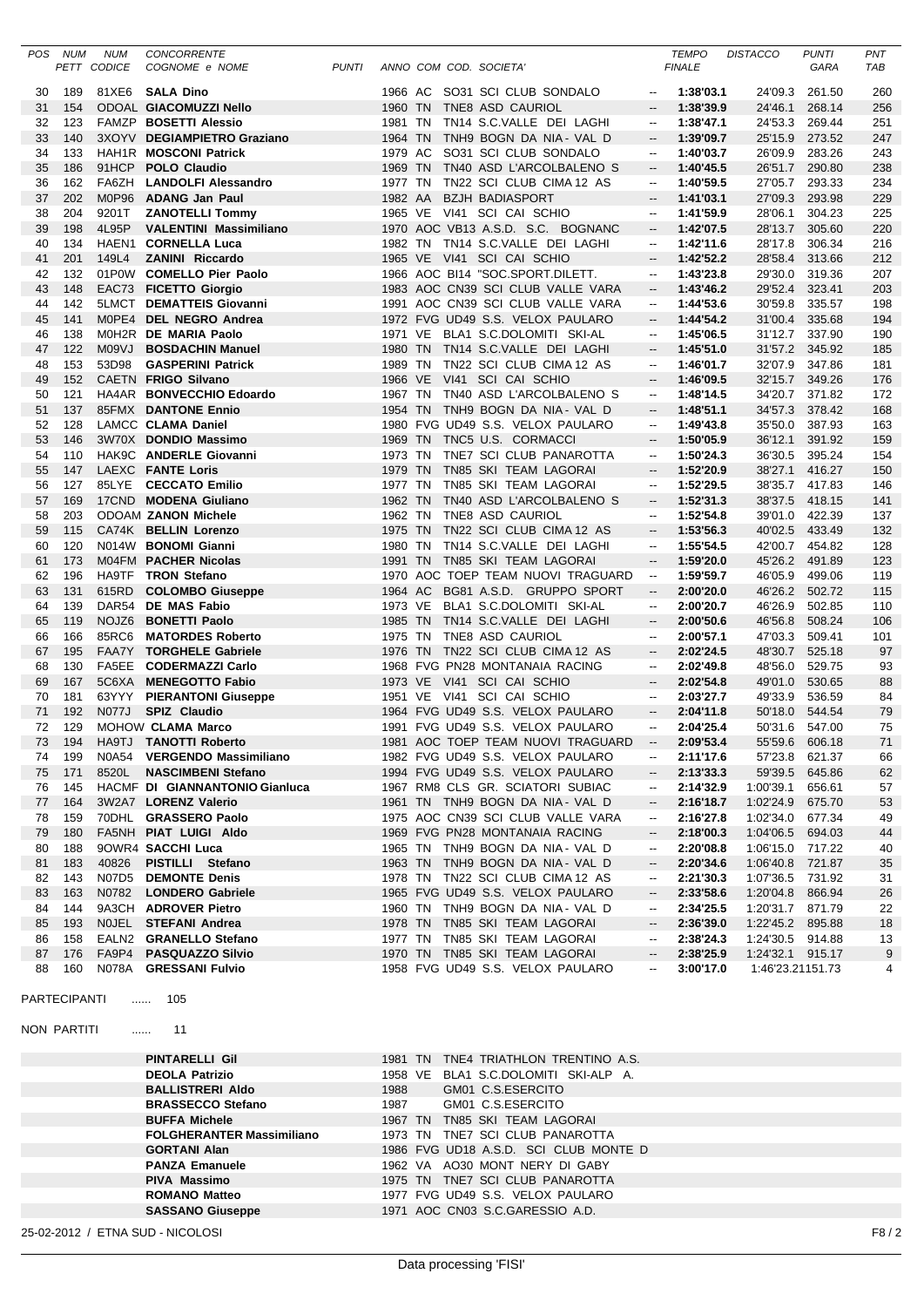| <b>NUM</b><br>POS.<br>NUM<br>CONCORRENTE<br>COGNOME e NOME<br>PETT CODICE<br>PUNTI | ANNO COM COD. SOCIETA'                  | <b>TEMPO</b><br><i>FINALE</i> | <b>DISTACCO</b> | <b>PUNTI</b><br>GARA | PNT<br>TAB |
|------------------------------------------------------------------------------------|-----------------------------------------|-------------------------------|-----------------|----------------------|------------|
| NON ARRIVATI<br>6                                                                  |                                         |                               |                 |                      |            |
| <b>PEDERGNANA Matteo</b>                                                           | 1980 AC SO29 SCI CLUB ALTA VALTELLIN    |                               |                 |                      |            |
| <b>GIOVANNINI Fulvio</b>                                                           | TN40 ASD L'ARCOLBALENO SCI C<br>1966 TN |                               |                 |                      |            |
| <b>MODENA Sergio</b>                                                               | 1956 TN TN40 ASD L'ARCOLBALENO SCI C    |                               |                 |                      |            |
| <b>PAROCKI Michal</b>                                                              | 1980<br>POLAND                          |                               |                 |                      |            |
| <b>PEDROTTI Luca</b>                                                               | TNE7 SCI CLUB PANAROTTA<br>1971 TN      |                               |                 |                      |            |
| <b>SINICATO Marco</b>                                                              | VI41 SCI CAI SCHIO<br>1973 VE           |                               |                 |                      |            |

SQUALIFICATI ...... 0